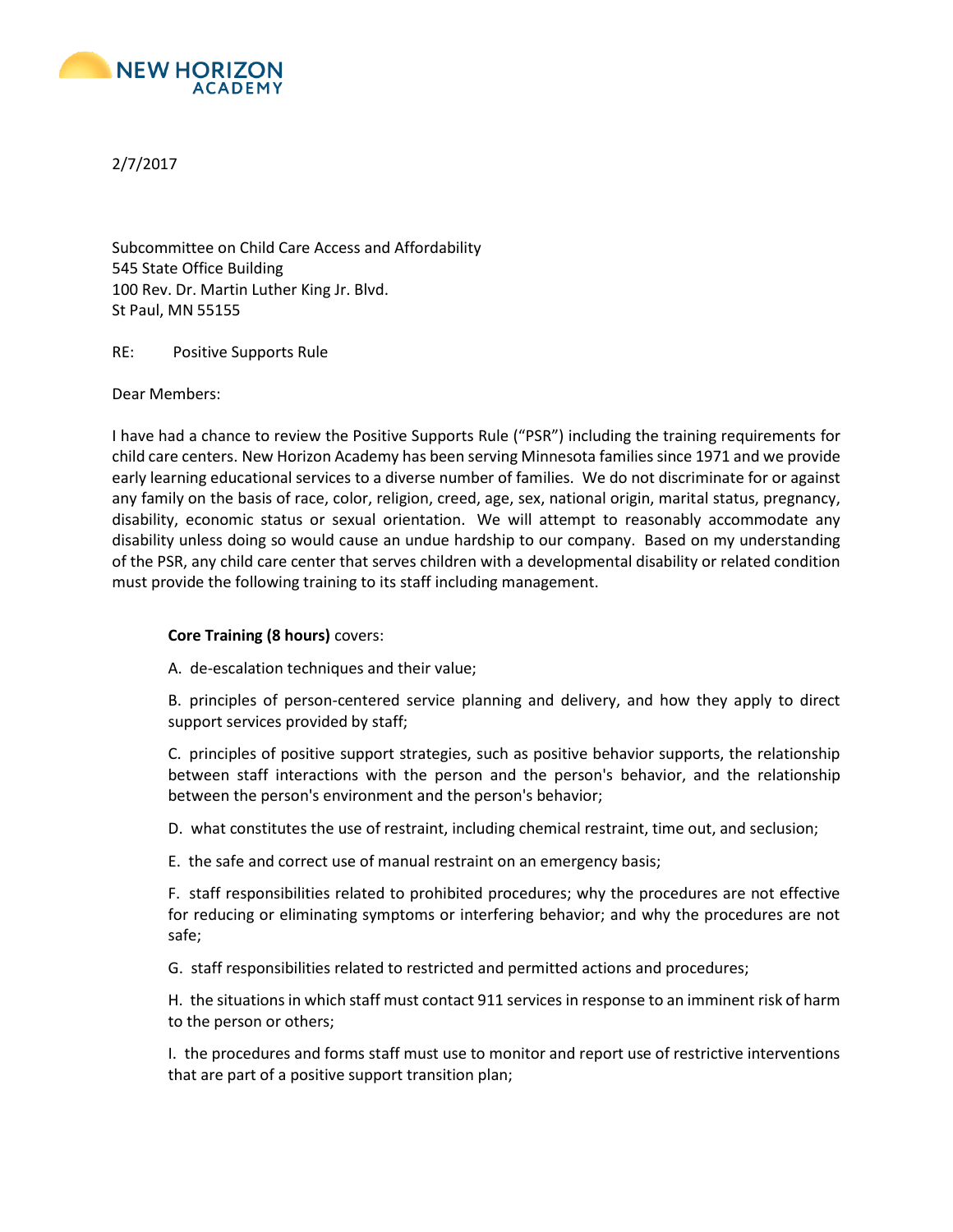J. the procedures and requirements for notifying members of the person's expanded support team after the use of a restrictive intervention with the person;

K. understanding of the person as a unique individual and how to implement treatment plans and responsibilities assigned to the license holder;

- L. cultural competence; and
- M. personal staff accountability and staff self-care after emergencies.

## **Function-Specific Training (4 hours)** covers:

- A. functional behavior assessments;
- B. how to apply person-centered planning
- C. how to design and use data systems to measure effectiveness of care; and

D. supervision, including how to train, coach, and evaluate staff and encourage effective communication with the person and the person's support team.

## **Management Training (2 hours)** covers:

A. how to include staff in organizational decisions;

B. management of the organization based upon person-centered thinking and practices, and how to address person-centered thinking and practices in the organization; and

C. evaluation of organizational training as it applies to the measurement of behavior change and improved outcomes for persons receiving services.

## **Annual Refresher Training (4 hours)** covers:

Staff providing services to a person/child with a developmental disability or related condition, which includes all staff working for a program licensed under 245D, are required to complete four (4) hours of refresher training on an annual basis. The Refresher Training covers topics from the Core Training and Function-Specific Training. The rule requires staff to complete trainings that are applicable to their responsibilities.

Because the vast majority of children with a developmental disability or related condition require much lower staff-to-child ratios than required under MN licensing rules and regulations, most child care centers are unable to reasonably accommodate them due to the fact that the cost of hiring additional staff makes it unduly burdensome. As a result, family and licensed child care serve very few of children with this diagnosed disability. In fact, New Horizon is proud to be one of the only child care providers in the State that has been able provide services to children that likely meet this definition when we are reasonably able to do so. However, due to the new training requirements under the PSR, it will become unduly burdensome for us to reasonably accommodate these children. We have 68 centers in Minnesota serving over 9,000 children per day. Families are able to enroll and dis-enroll at any time. Because of the fluidity